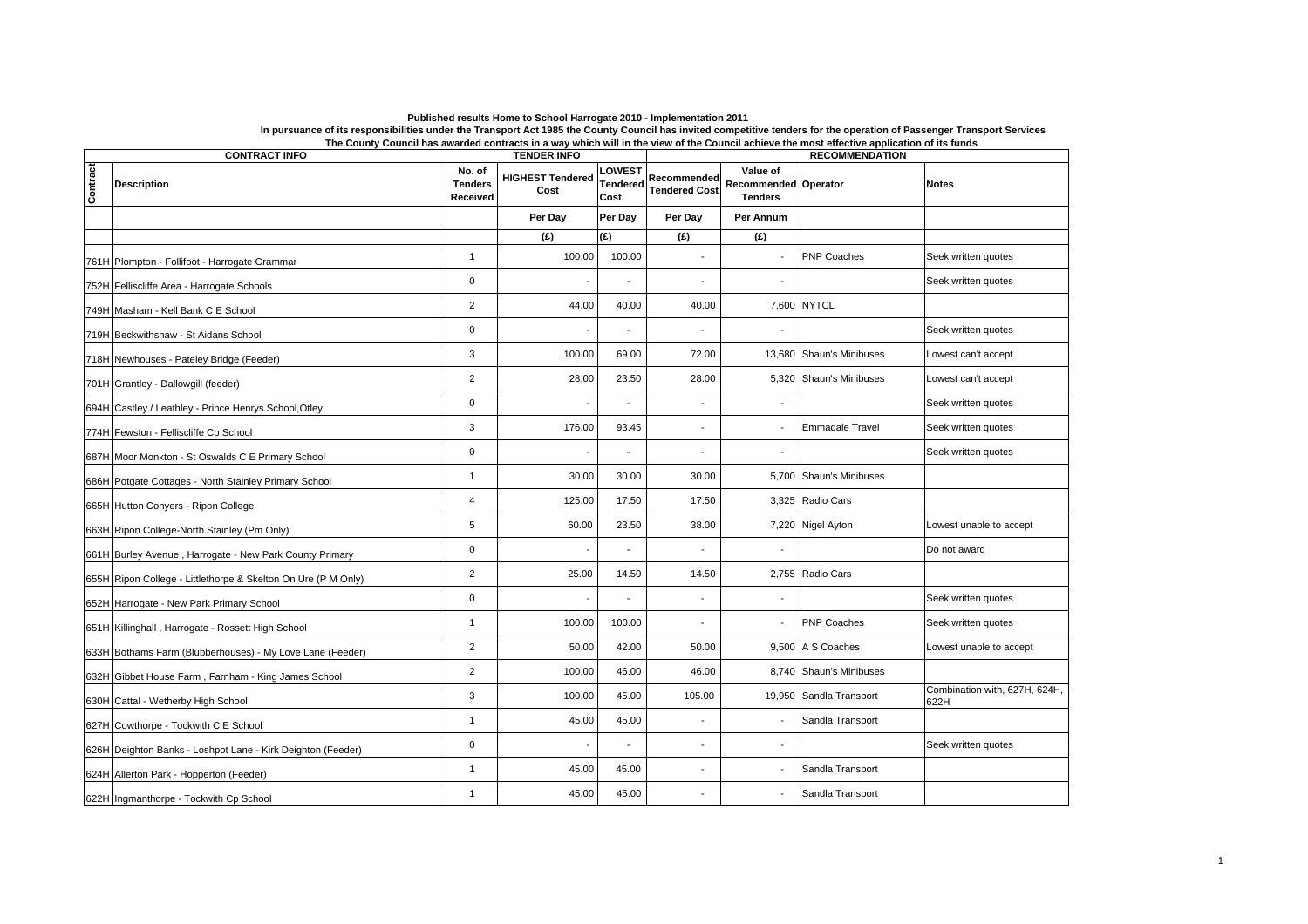| <b>TENDER INFO</b><br><b>CONTRACT INFO</b> |                                                                             |                                      |                                 |                                   |                                     | The Obamy Obanon has awarded contracts in a way which will he view of the Obanon achieve the most enceme application of its funds<br><b>RECOMMENDATION</b> |                                    |                         |  |  |
|--------------------------------------------|-----------------------------------------------------------------------------|--------------------------------------|---------------------------------|-----------------------------------|-------------------------------------|------------------------------------------------------------------------------------------------------------------------------------------------------------|------------------------------------|-------------------------|--|--|
| Contract                                   | <b>Description</b>                                                          | No. of<br><b>Tenders</b><br>Received | <b>HIGHEST Tendered</b><br>Cost | <b>LOWEST</b><br>Tendered<br>Cost | Recommended<br><b>Tendered Cost</b> | Value of<br><b>Recommended Operator</b><br><b>Tenders</b>                                                                                                  |                                    | <b>Notes</b>            |  |  |
|                                            |                                                                             |                                      | Per Day                         | Per Day                           | Per Day                             | Per Annum                                                                                                                                                  |                                    |                         |  |  |
|                                            |                                                                             |                                      | (E)                             | (E)                               | (E)                                 | (E)                                                                                                                                                        |                                    |                         |  |  |
|                                            | 617H Breaton - King James'S School (Knaresborough)                          | 3                                    | 100.00                          | 38.00                             | 38.00                               |                                                                                                                                                            | 7,220 $P + P$ Cars                 |                         |  |  |
|                                            | 612H Cundall - Pilmoor - Brafferton C E School                              | $\overline{2}$                       | 100.00                          | 68.00                             |                                     |                                                                                                                                                            | Shaun's Minibuses                  | Not awarding            |  |  |
|                                            | 623H Markington - Bishop Thornton - Harrogate Grammar School                | $\,6$                                | 195.00                          | 144.50                            | 144.50                              |                                                                                                                                                            | 27,455 Harrogate Coach Travel      |                         |  |  |
|                                            | 672H Kirkby Overblow -Spofforth - Harrogate High School                     | $\mathbf 0$                          | L,                              |                                   |                                     |                                                                                                                                                            |                                    | Seek written quotes     |  |  |
|                                            | 674H Middleton - Denton - Askwith Primary School                            | $\overline{1}$                       | 83.45                           | 83.45                             | 83.45                               |                                                                                                                                                            | 15,856 Emmadale Travel             |                         |  |  |
|                                            | 705H Mickley - Ripon Secondary Schools                                      | $\overline{4}$                       | 60.00                           | 28.75                             | 32.00                               |                                                                                                                                                            | 6,080 P & P Cars                   |                         |  |  |
|                                            | 711H Burton Leonard - Ripon Grammar School (Am Only)                        | $\overline{7}$                       | 158.00                          | 68.00                             | 68.00                               |                                                                                                                                                            | 12,920 Shaun's Minibuses           |                         |  |  |
|                                            | 713H Ripon College - Grantley & Sawley Area (P M Only)                      | 5                                    | 75.00                           | 25.00                             | 35.00                               |                                                                                                                                                            | 6,650 Nigel Ayton                  |                         |  |  |
|                                            | 742H West End / Blubberhouses - Dacre Braithwaite C E School                | $\overline{2}$                       | 101.00                          | 44.00                             | 44.00                               | 8,360                                                                                                                                                      | Sarah Nisbet                       |                         |  |  |
|                                            | 745H Haverah Park - Kettlesing, Darley - Nidderdale High School             | 3                                    | 180.00                          | 149.00                            | 149.00                              | 28,310 HDCT                                                                                                                                                |                                    |                         |  |  |
|                                            | 778H Ripon Bus Station - Boroughbridge High School (Mon - Sat)              | 5                                    | 275.00                          | 155.00                            | 155.00                              |                                                                                                                                                            | 29,450 Harrogate & District Travel |                         |  |  |
|                                            | 779H Ripon - Skelton - Boroughbridge High School - York (Mon - Sat)         | 5                                    | 275.00                          | 149.00                            | 149.00                              |                                                                                                                                                            | 28,310 Harrogate & District Travel |                         |  |  |
|                                            | 668H Knaresborough to Goldsborough Primary School                           | $\mathbf 0$                          | $\overline{a}$                  |                                   | $\overline{\phantom{a}}$            | $\blacksquare$                                                                                                                                             |                                    | Seek written quotes     |  |  |
|                                            | 657H Fellbeck - Pateley Bridge - Dacre to St Aidens & St John Fisher School | $\mathbf 0$                          | 345.00                          | 218.00                            | 218.00                              |                                                                                                                                                            | 41,420 Stephensons                 |                         |  |  |
|                                            | 755H Burton Leonard - Ripon Grammar School (Am Only)                        | $\overline{4}$                       | 38.00                           | 16.00                             | 18.00                               |                                                                                                                                                            | 3,420 Radio Cars                   | Lowest unable to accept |  |  |
|                                            | 673H Hutton Conyers - Sharow Ce Primary School                              | 3                                    | 24.00                           | 12.00                             | 12.00                               |                                                                                                                                                            | 2,280 Radio Cars                   |                         |  |  |
|                                            | 608H Harrogate to Woodfield CP                                              | $\mathbf 0$                          | $\overline{a}$                  |                                   |                                     |                                                                                                                                                            |                                    | Seek written quotes     |  |  |
|                                            | 628H Green Hammerton to Boroughbridge High                                  | $\mathbf 0$                          | $\overline{\phantom{a}}$        |                                   |                                     |                                                                                                                                                            |                                    | Seek written quotes     |  |  |
|                                            | 629H Copt Hewick to Ripon Bus Station                                       | $\mathbf 0$                          | $\frac{1}{2}$                   |                                   |                                     | $\overline{\phantom{a}}$                                                                                                                                   |                                    | Seek written quotes     |  |  |
|                                            | 765H Ripon to St John Fisher                                                | $\mathbf 0$                          | $\overline{a}$                  |                                   |                                     |                                                                                                                                                            |                                    | Seek written quotes     |  |  |
|                                            | 734H Scriven to Grove Rd CP School                                          | $\mathbf 0$                          | L,                              |                                   |                                     |                                                                                                                                                            |                                    | Seek written quotes     |  |  |
|                                            | 667H Glasshouses-Pateley Bridge-St Cuthberts                                | $\mathbf 0$                          | $\overline{\phantom{a}}$        |                                   | ÷,                                  | $\blacksquare$                                                                                                                                             |                                    | Seek written quotes     |  |  |
|                                            | 677H Ripon Bus Station-Kirkby Malzeard (feeder pm only)                     | $\mathbf 0$                          | $\blacksquare$                  |                                   |                                     | $\blacksquare$                                                                                                                                             |                                    | Seek written quotes     |  |  |

## Published results Home to School Harrogate 2010 - Implementation 2011<br>In pursuance of its responsibilities under the Transport Act 1985 the County Council has invited competitive tenders for the operation of Passenger Tran **The County Council has awarded contracts in a way which will in the view of the Council achieve the most effective application of its funds**